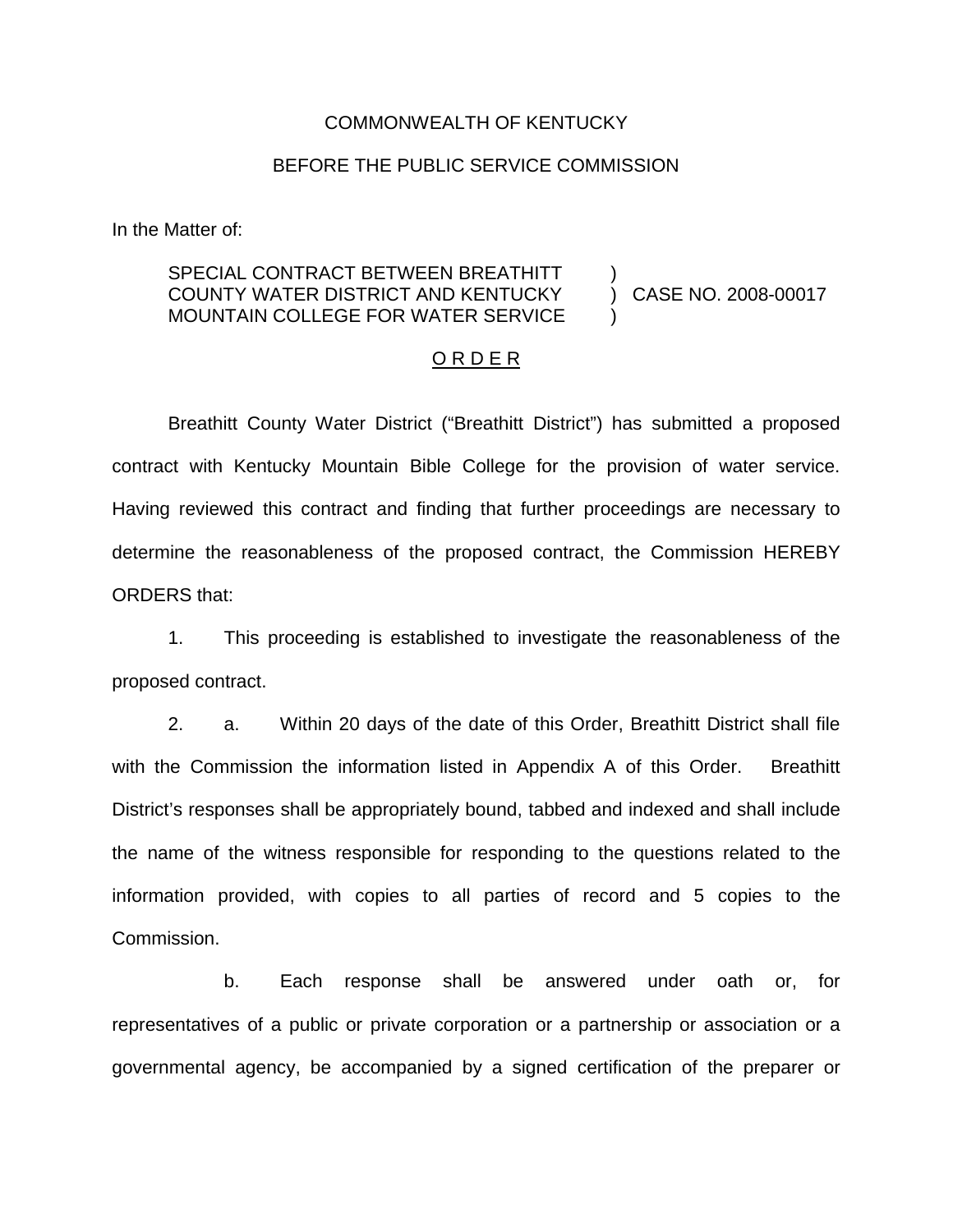person supervising the preparation of the response on behalf of the entity that the response is true and accurate to the best of that person's knowledge, information, and belief formed after a reasonable inquiry.

c. Breathitt District shall make timely amendment to any prior responses if it obtains information which indicates that the response was incorrect when made or, though correct when made, is now incorrect in any material respect.

d. For any requests that Breathitt District fails or refuses to furnish all or part of the requested information, it shall provide a written explanation of the specific grounds for its failure to completely and precisely respond.

Done at Frankfort, Kentucky, this 29<sup>th</sup> day of January, 2008.

By the Commission

ATTEST:

**Executive Director** 

Case No. 2008-00017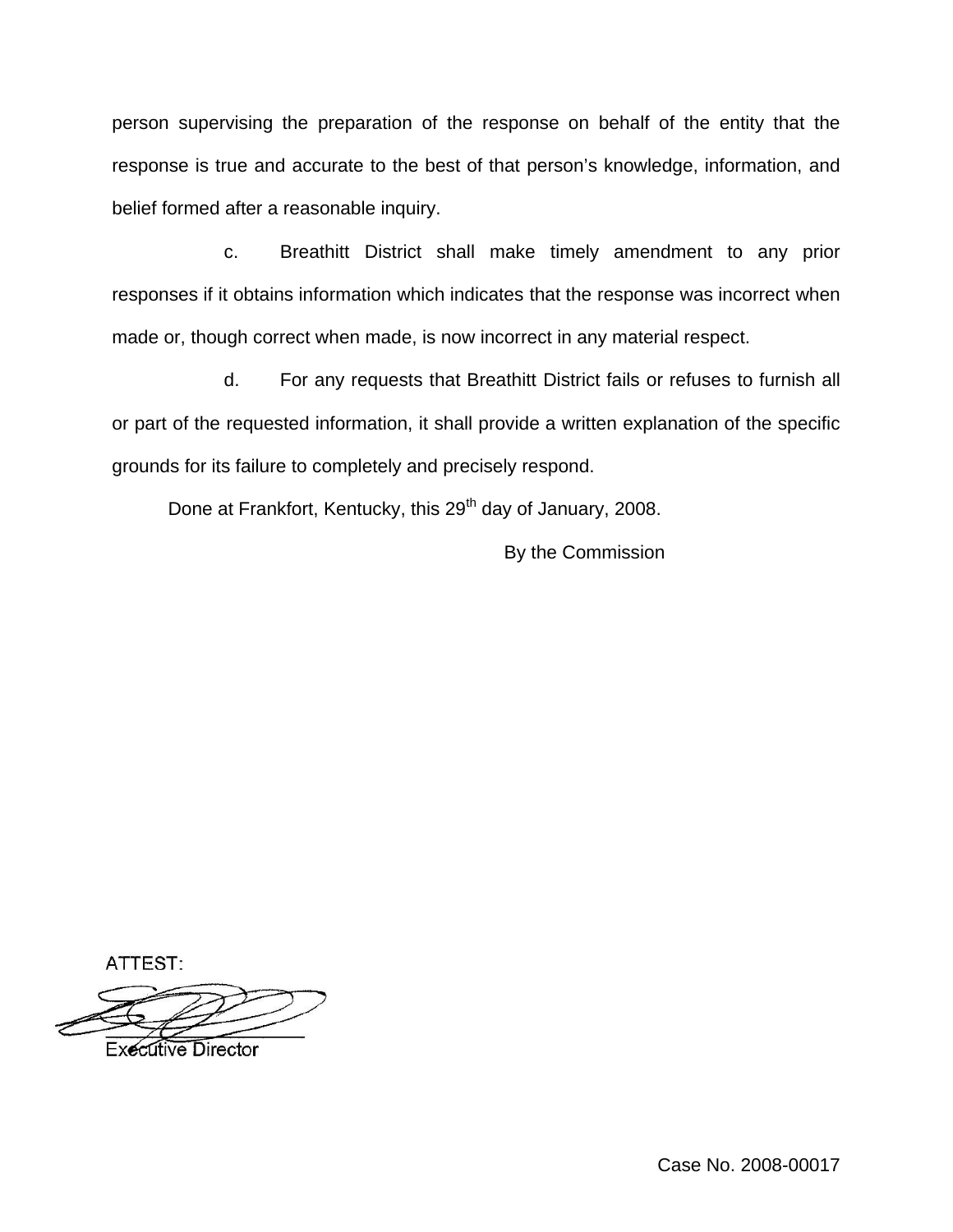#### APPENDIX A

# APPENDIX TO AN ORDER OF THE KENTUCKY PUBLIC SERVICE COMMISSION IN CASE NO. 2008-00017 DATED JANUARY 29, 2008

1. Provide the minutes of each meeting of Breathitt District's Board of Commissioners in which the proposed contract was discuss.

2. Provide all correspondence between Breathitt District and Kentucky Mountain Bible College regarding the proposed contract and the provision of water service to Kentucky Mountain Bible College.

3. a. State Kentucky Mountain Bible College's expected average monthly purchase of water.

b. Explain how Kentucky Mountain Bible College's expected average monthly purchase of water was derived. Show all calculations and state all assumptions used to derive the monthly purchase amount.

4. State how Breathitt District derived the rates set forth in the proposed contract.

5. Explain why Breathitt District intends to provide water service to Kentucky Mountain Bible College at rates that differ from those currently set forth in its filed tariff. This response should identify all characteristics of Kentucky Mountain Bible College's usage that differ from those of Breathitt District's other customers.

6. Identify each person who developed the rates that are set forth in the proposed contract and state his or her position with Breathitt District.

7. State whether the provision of water service to Kentucky Mountain Bible College is for fire protection service only.